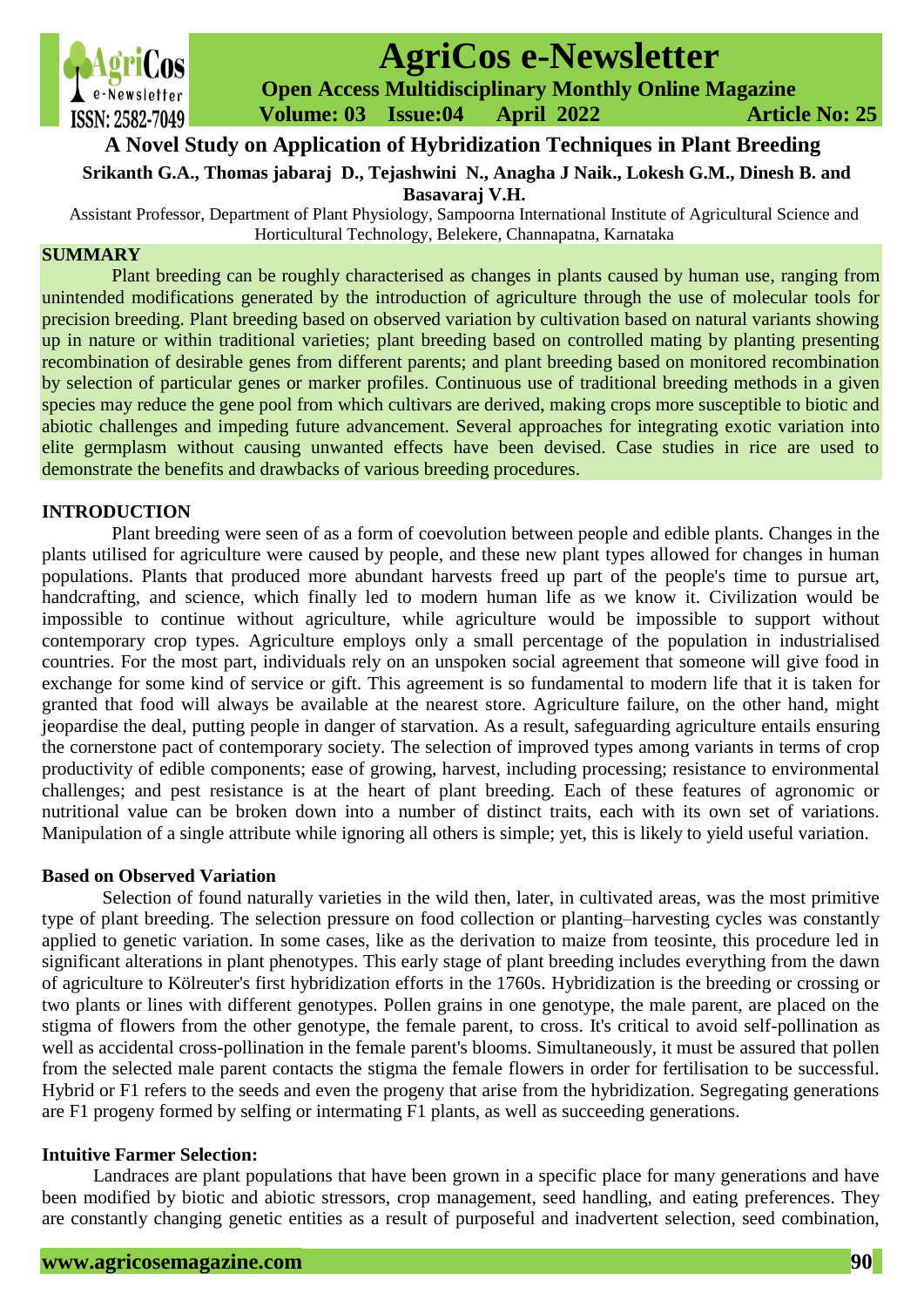and pollen exchange. A balance of stabilising selection, which maintains the landrace's uniqueness in a particular location, and mild directional selection, which leads to modest adaptations to environmental changes, shapes landraces. Quick alterations can occur in some circumstances, especially when the landrace is transplanted to a new region or new materials are grown in close proximity to the original landrace. If verified seed production is maintained, landraces can still be derived from current cultivars.



#### **Objectives of Hybridization**

The main goal of hybridization will be to create genetic diversity. The genes from both parents is brought together in F1 when two genotypically distinct plants are crossed. In F2 and subsequent generations, i.e. segregating generations, segregation and recombination yield a large number of novel gene combinations. As a result, the amount of diversity created in successive generations would be determined by the number of mutant genes in the F1. This, in turn, is dependent on the amount of genes that differ between the two parents. If the two parents is closely related, only a few genes are likely to differ. However, if they are unrelated or distantly related, we may differ in dozens, if not hundreds, of genes. However, it is unlikely that the two parents' DNA will ever diverge completely. As a result, when the F1 is said to be 100% heterozygous, it solely refers to the genes in which the biological parties differ.

#### **Combination Breeding:**

The fundamental goal of mixed breeding is to transfer one or more traits from various kinds into a single variety. Oligogenes or polygenes may be in charge of these traits. The new variety's intensity of the trait is either comparable to this or, more broadly, lower than that of the parent variety upon which it was transferred. In this method, a variety's yield is increased by fixing flaws in yield-contributing features such as tiller number, grains per spike, and disease resistance test weight. Backcross breeding was created through combination breeding, and the pedigree approach frequently serves the same purpose.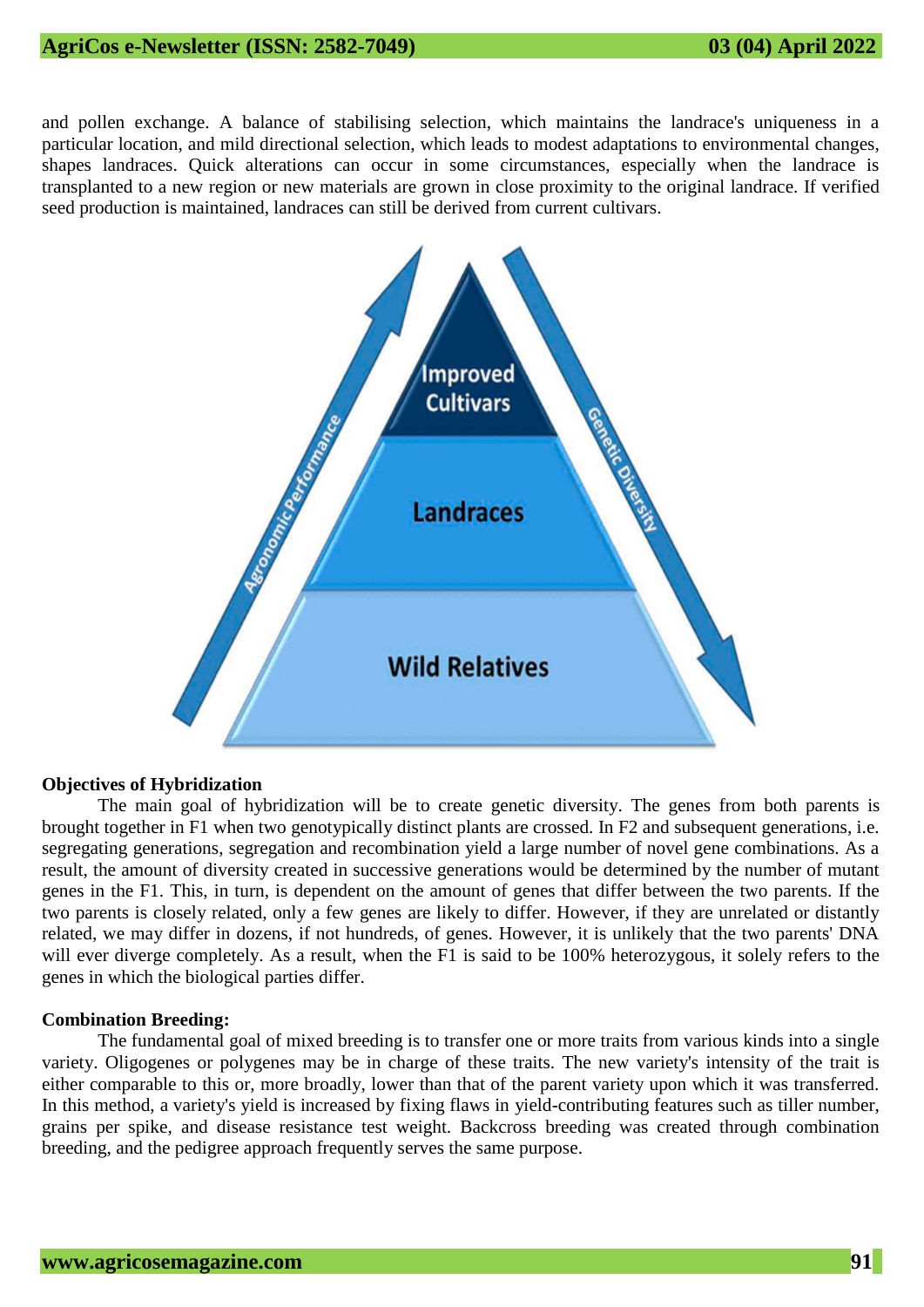# **Transgressive Breeding:**

Through transgressive segregation, transgressive breeding tries to improve yield or contributing traits. The creation of plants during an F2 generation those are superior to both parents for one or more traits is known as transgressive segregation. Such plants are created by the accumulation of positive or beneficial genes from both parents, which must complement each other and be genetically varied, i.e., extremely distinct. In this fashion, each parent is predicted to contribute various plus genes, which, when combined through recombination, result in transgressive segregants. As a result, the transgressive segregant's character intensity.

 Plants or lines hybridised may be from the same variation, various varieties from the same species, subspecies of the same genus, or distinct species across different genera. Hybridization can be divided into two categories based on the biological relationship between the two parents:

- 1. Intervarietal and
- 2. Distant hybridization



# **Intervarietal Hybridization:**

Both parents in a hybridization are from the same species; they could be two strains, varieties, or races of the same spice. Intraspecific hyrbidization is another name for it. Intervarietal breeding is the most prevalent technique utilised in crop development programmes. In fact, it's just so ubiquitous that it may seems to be the sole form of crop enhancement hybridization. Crossing two types of wheat, rice, or another crop is an example. Depending on the number of families involved, intervarietal crosses can be easy or complex. Agricultural varieties would accrue even more favourable genes as crop improvement progressed. Even unrelated types would become more similar as a result of this. As a result, it's reasonable to predict that complex crosses will become increasingly essential in the future. Complex crossings are now a widespread procedure in the breeding of highly enhanced self-pollinated crops such as corn and rice. With the advancement in the level of improvement of all other self-pollinated crops, complex crosses will become commonplace in the near future.

# **Distant Hybridization :**